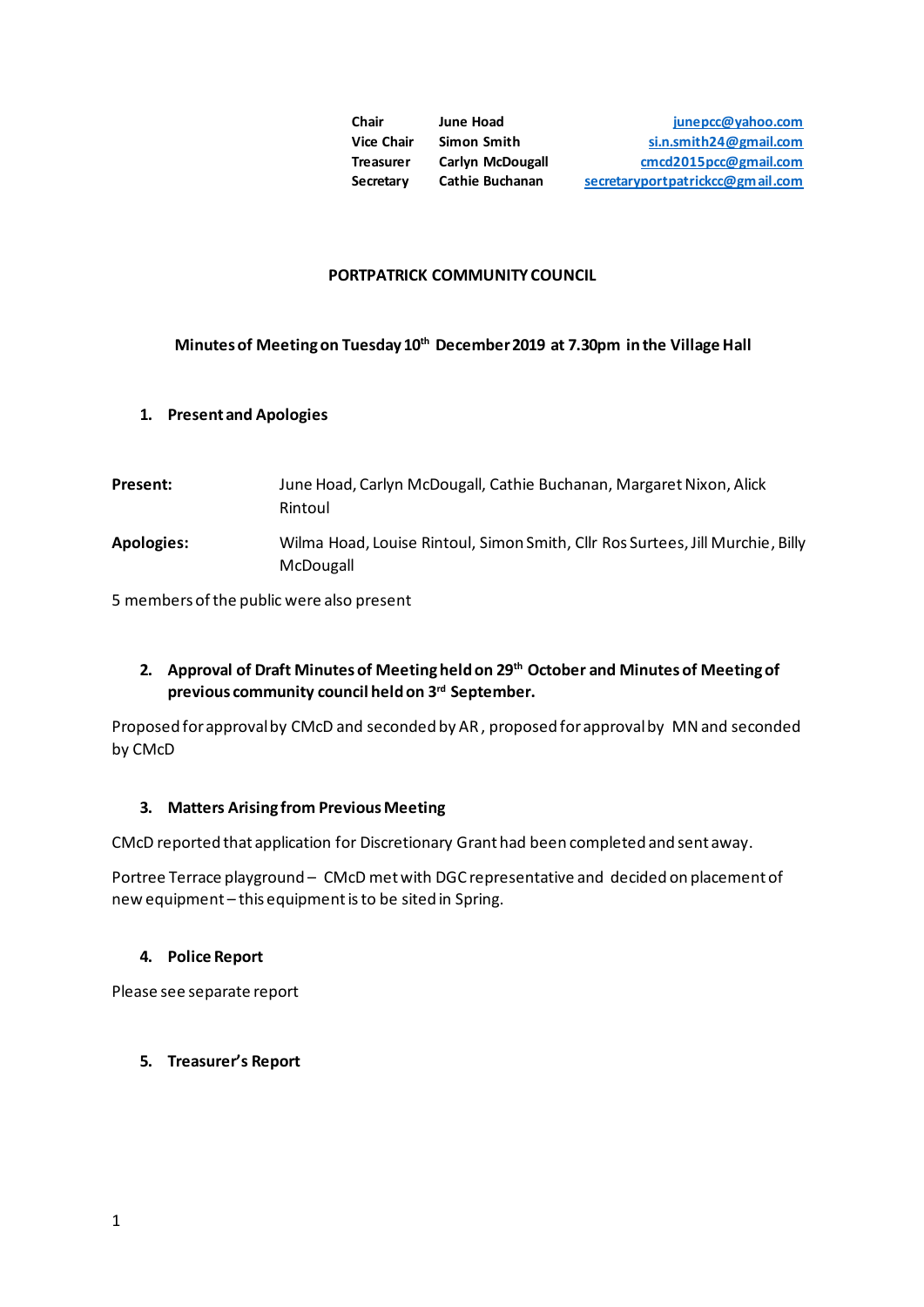Portpatrick Commmunity Council Accounts provided for meeting: Dec 2019

| Date | Group                             | Bank<br>deposit | <b>Bank</b><br>withdrawal | Cash<br>deposit | Cash<br>withdraw | <b>Bank</b><br>balance | Cash<br>balance |
|------|-----------------------------------|-----------------|---------------------------|-----------------|------------------|------------------------|-----------------|
|      | Opening                           |                 |                           |                 |                  | £9415.70               | £203.25         |
|      | balance                           |                 |                           |                 |                  |                        |                 |
|      | <b>PCC</b><br><b>Bank</b>         |                 |                           |                 |                  |                        |                 |
|      | Open(£1218.32)                    |                 |                           |                 |                  |                        |                 |
|      | Donation<br>PP School             |                 |                           |                 |                  |                        |                 |
|      | Secretary ink                     |                 | £200.00                   |                 |                  |                        |                 |
|      | Close(£975.84)                    |                 | £042.48                   |                 |                  | £9173.22               |                 |
|      | PCC Cash                          |                 |                           |                 |                  |                        |                 |
|      | Open (£120.03)                    |                 |                           |                 |                  |                        |                 |
|      |                                   |                 |                           |                 |                  |                        |                 |
|      |                                   |                 |                           |                 |                  |                        |                 |
|      | Festivities group                 |                 |                           |                 |                  |                        |                 |
|      | <b>Bank</b>                       |                 |                           |                 |                  |                        |                 |
|      | Open(£1376.29)                    |                 |                           |                 |                  |                        |                 |
|      | Xmas fayre                        |                 |                           |                 |                  |                        |                 |
|      | 2019<br>Costs                     |                 |                           |                 |                  |                        |                 |
|      | <b>Donations</b>                  |                 |                           |                 |                  |                        |                 |
|      | Xmas fayre                        |                 |                           |                 |                  |                        |                 |
|      | 2019                              |                 | £745.39                   |                 |                  |                        |                 |
|      | <b>Total raised</b>               |                 | £550.00                   |                 |                  |                        |                 |
|      | Transfer<br>to                    |                 |                           |                 |                  |                        |                 |
|      | senior citizens                   |                 |                           |                 |                  |                        |                 |
|      | Close<br>(E2482.80)               | £2689.90        | £288.00                   |                 |                  | £10279.73              |                 |
|      | Festivities group                 |                 |                           |                 |                  |                        |                 |
|      | Cash (£83.02)                     |                 |                           |                 |                  |                        |                 |
|      | Village hall fund                 |                 |                           |                 |                  |                        |                 |
|      | Bank(£100.35)                     |                 |                           |                 |                  |                        |                 |
|      | Village hall fund<br>Cash (£0.00) |                 |                           |                 |                  |                        |                 |
|      | Village<br>xmas                   |                 |                           |                 |                  |                        |                 |
|      | lights grant                      |                 |                           |                 |                  |                        |                 |
|      | D&G                               |                 |                           |                 |                  |                        |                 |
|      | Open(£322.72)                     |                 |                           |                 |                  |                        |                 |
|      | H&G Lights                        |                 |                           |                 |                  |                        |                 |
|      | Close(£72.72)                     |                 | £250.00                   |                 |                  | £10029.73              |                 |
|      |                                   |                 |                           |                 |                  |                        | Powered I       |
|      |                                   |                 |                           |                 |                  |                        |                 |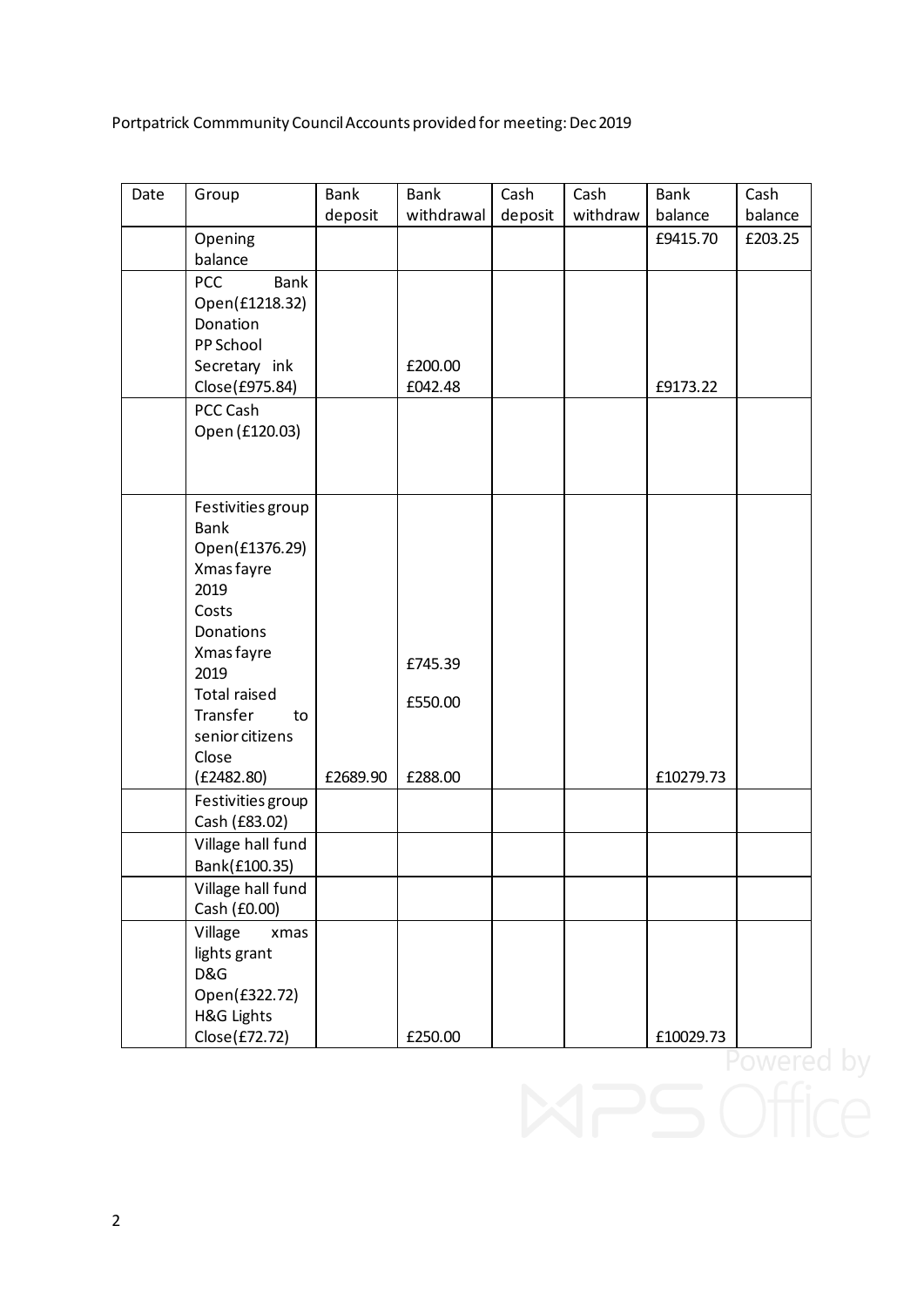| Nov<br>19 | Senior citizens<br>Group Bank<br>Open<br>(E1186.56)<br>Lunch gifts 2019<br>Transfer in from<br>xmas fayre 2019 |         | £300.00 |         |           |         |
|-----------|----------------------------------------------------------------------------------------------------------------|---------|---------|---------|-----------|---------|
|           | Close<br>(E1174.56)                                                                                            | £288.00 |         |         | £10017.73 |         |
| Dec19     | citizens<br>Senior<br>£0.00<br>group<br>cash Donations<br>lunch<br>xmas<br>Close<br>2019<br>(£140.00)          |         |         | £140.00 |           | £343.25 |

| Foundation<br>Scotland grant<br>2016<br>Open $(\text{\textsterling}117.38)$<br>De-Fib<br>maintenance                                                  |  |  |  |
|-------------------------------------------------------------------------------------------------------------------------------------------------------|--|--|--|
| Foundation<br>Scotland grant<br>2017<br>Open(£817.69)<br>Planter group<br>£506.89<br>Dog foul bags<br>£10.08<br>Community<br>cinema blinds<br>£300.00 |  |  |  |
| Foundation<br>Scotland<br>grant<br>2018<br>All spent                                                                                                  |  |  |  |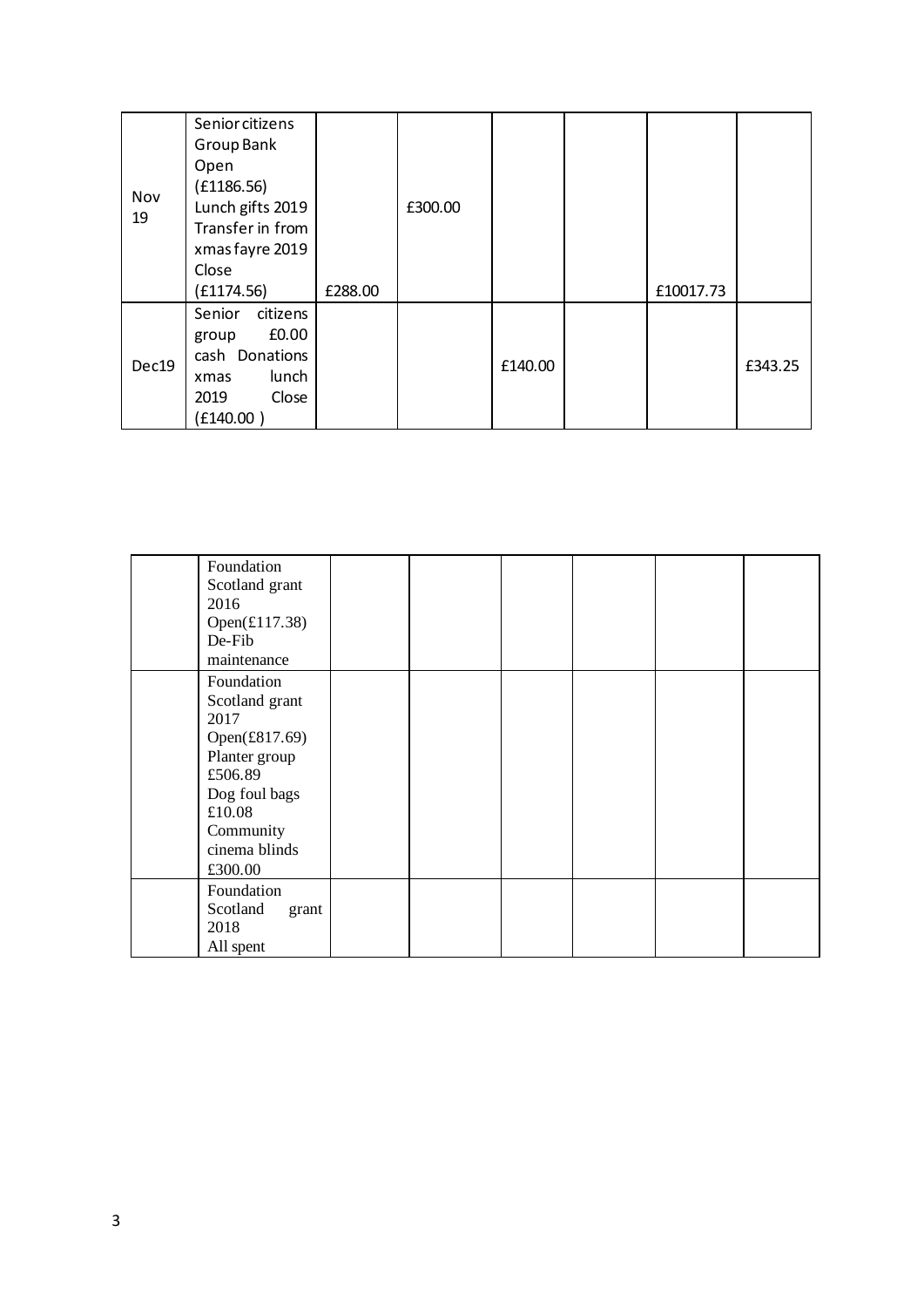| Foundation<br>Scotland<br>grant<br>2019<br>Open (£4276.00)<br>Planter group<br>£385.00<br>Portree<br>terrace<br>playpark<br>£3891.00 |  |  |  |  |
|--------------------------------------------------------------------------------------------------------------------------------------|--|--|--|--|
|                                                                                                                                      |  |  |  |  |

## **6. Working Group Reports**

## **a) Festivities Group**

This is now Year 4 – There is a lot of Christmas spirit around and CMcD offered thanks to all individuals and groups who take part. Portpatrick should be proud and any ideas for the Festivities are welcomed, either at PCC meetings or by contacting any member of PCC. A Total of £2,689.90 was raised at our Christmas Fair. Portpatrick Primary School raised over £600 between the café and other activities.

CMcD received a letter of thanks from Portpatrick Church re £100 donation for lights.

## **b) Senior Citizens Lunch**

Senior Citizens lunch had 75 attendees. A delivery service was provided by the Crown for people who couldn't attend. Gifts and prizes were gratefully received for the raffle and Alec Gault provided transport in his taxi. £140 was donated on the day and a card was received from Rosemary Ritchie thanking everyone for the day.

## **c) Hall Working Group**

Discussion ensued re the supposed division in the community. All groups in the village could come to our events and meetings and it is shameful that DGC are making a supposed fractured community a point of our village. How do we get the point across that there is no fracture – just a very small group of people who do not participate in village events/meetings PCC are continuing to run the hall to ensure it is available for our community

SA from the floor – suggested writing to two parties asking them to meet and resolve the problem. CMcD stated that this has been done previously – with no response to PCC from either DGC or PCDT. CB stated that DGC had indicated that they would like mediation to take place with a national agency. As stated before DGC are stating that our community is fractured which is very much disputed by PCC. PCC plan to meet with DGC to ask what their plans for the hall are.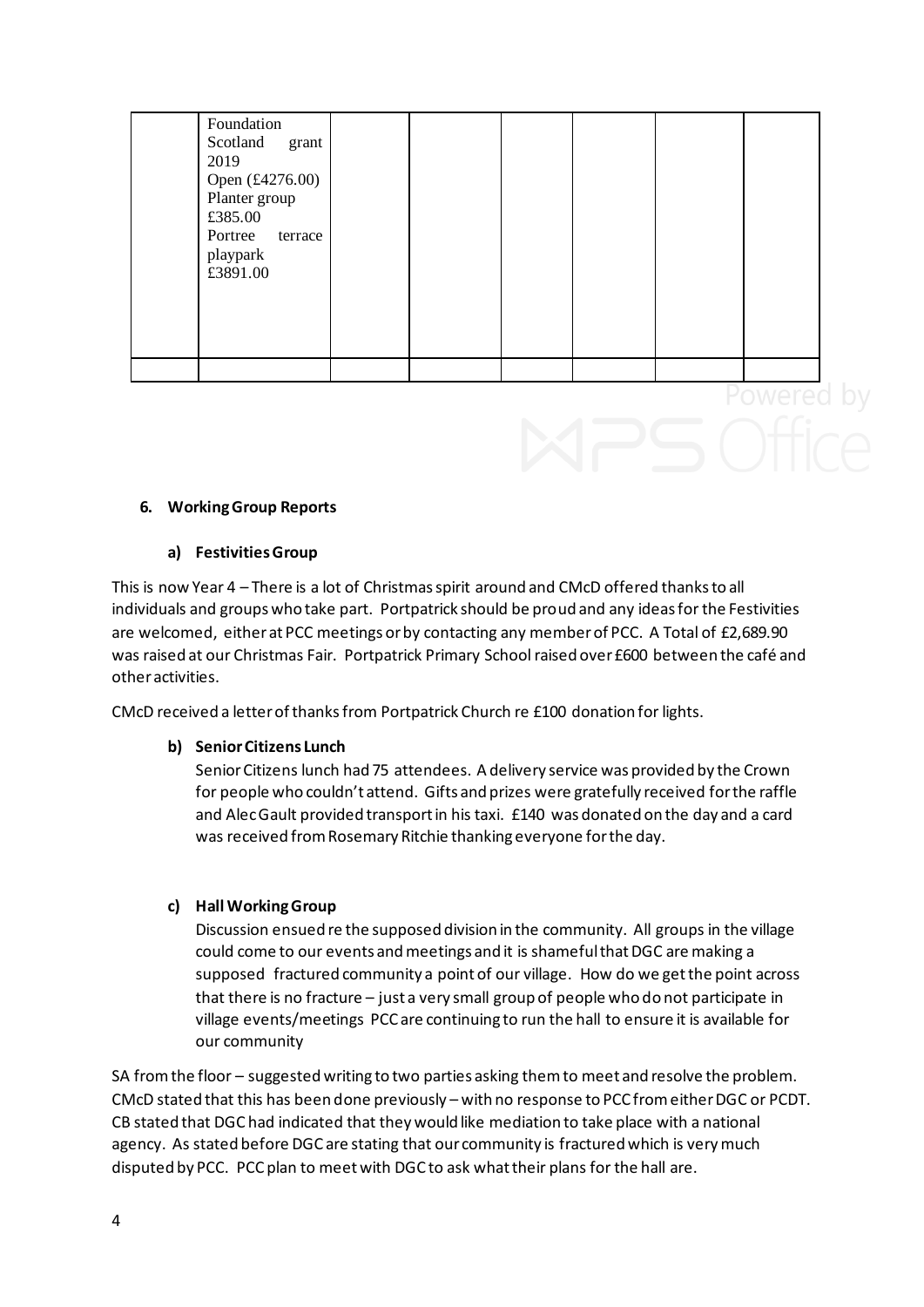AR suggested looking at membership of PCDT as a percentage of community.

From the floor – Harbour Group have proven themselves to be worthwhile and doing their job as stated. DGC have put onus on business plans which are mainly speculation and wish lists.

PCDT do not have their meetings in the hall which could well be a good thing for them as the community would be made more aware of them if they did.

## **7. Repairs and Maintenance Report**

443927 - Broken Gate at top of Graveyard – dealt with on 28 October 2019

443947 - Moss on path to Graveyard – dealt with 28 October 2019

Light out at Old Mill across from Gate

Stones out of wall next to MUGA/Bowling Green

Tree hanging over at church

Wall at Backburn Bank fallen away near Basket Weavers Cottage

Pothole near monument on Heugh Road

Request for salt bin

Pot Hole – Dean Place front of Mansewood

Requested – ramp at 2 St Ninians Place

AG from the floor - Going up to the Graveyard, the path between Portree and Merrick Terrace is very green and slippy. This needs attended to. There is also a large pothole at the roadend between the junction and cemetery house.

### **8. Planning**

No planning applications

### **9. Correspondence**

Re Village Hall

From Karen Brownlie on Sept 19 Good Afternoon,

Further to my email below and Communities Committee on Tuesday 17 September, I can confirm that it was agreed that "Option 1 to implement a new Service Level Agreement with Portpatrick Community Council in relation to the operational management of Portpatrick Village Hall (paragraphs 3.23 to 3.29)." As detailed within the report this will also include the increase of fees and charges and the prioritisation of expenditure.

I am on annual leave from tonight until Wednesday but anticipate being able to send you an updated draft as soon as possible thereafter. Therefore, could we please set aside a date to meet to sign the agreement? The signing of the agreement will only need be completed by 3 of the Committee, myself and a witness so it will not necessarily need to be within your fixed Community Council meeting.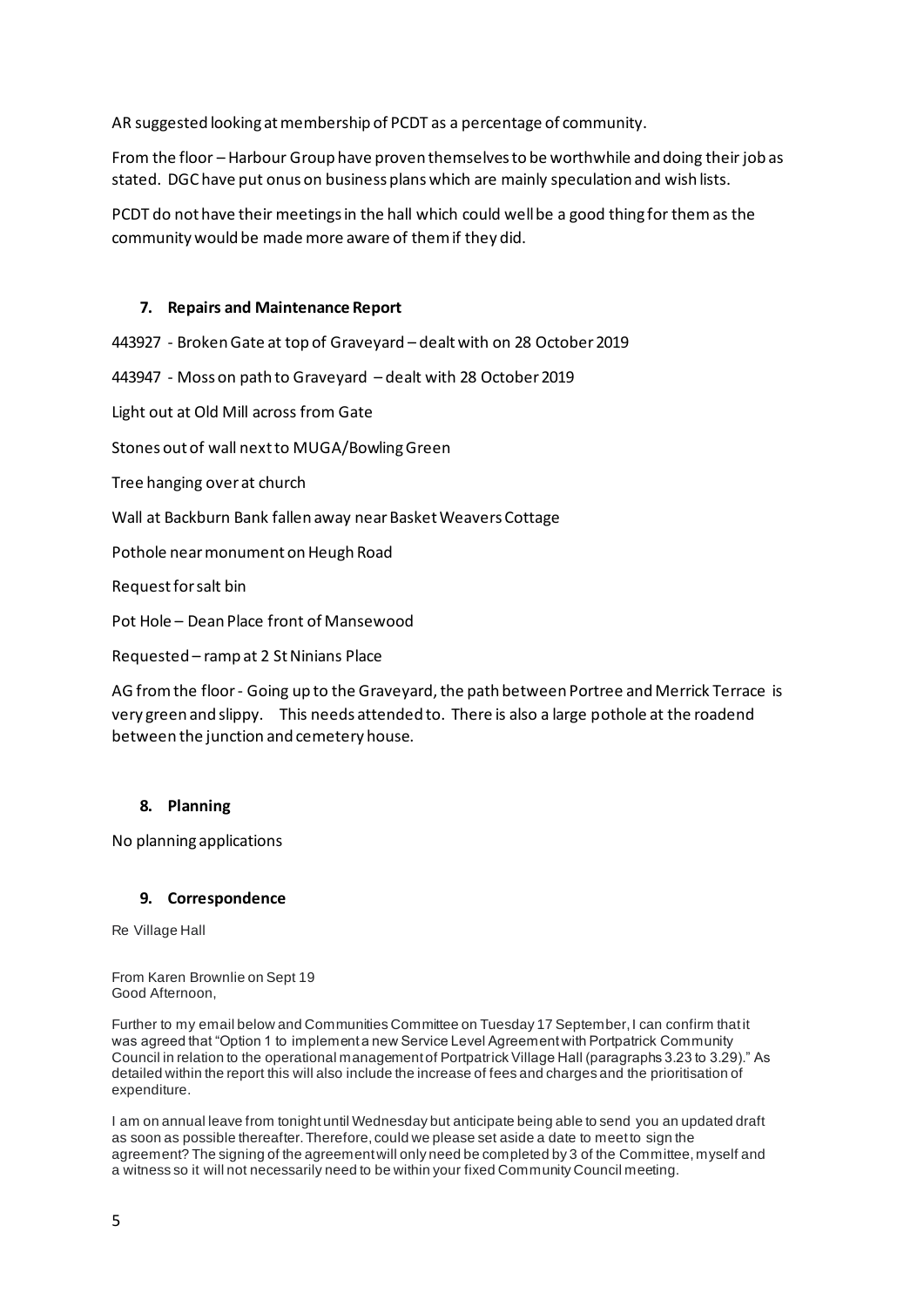I look forward to hearing from you.

Notes

We have no agreement in place for running the hall

We have had no update from DGC re outcome of meetings re CAT – DGC do not have full title to the hall.

It is illegal under the terms of the Community Empowerment Act for us to have any agreement with DGC

The voice of this community is again being ignored, why?

-------------------------------------------------------------------------------------------------------------

#### Playpark

PCC sent email to KB and HH re alterations planned to the playpark which include the removal of the picnic bench and seating sited in the gravel areas at the entrance to the park. We only found out about this by accident.

The playpark trust intend to remove these items and replace the ground surface with slabs. This has been approved by DGC but PCC have had no notification of this. We queried why these items were put in place as had we known this work was to take place we would have delayed installation. This is mismanagement of funding given to both PCC and the playground trust. This job is now being done twice. We were informed that upgrading was planned but given no details.

We have asked for details of the agreement between DGC and the playpark trust. No response received so far.

From Rod Edgar, NHS, D&G.

A WAY of making greater use of resources within Galloway Community Hospital is to be trialled over the next three to six months.

An expansion of the ambulatory service and the creation of a 24/7 Emergency Department observation unit is set to be trialled as part of the Transforming Wigtownshire programme workstream 'Making most of the Galloway Community Campus'.

The workstream within Transforming Wigtownshire is looking to ensure that the resources at Galloway Community Hospital are being used to maximum benefit. Currently, not all the inpatient bed space within the hospital is always being used, and yet must always be staffed and maintained. The twofold test of change will adopt a more dynamic model of working, using two beds to enhance and expand the ambulatory service which currently runs Monday to Friday, 8 am to 3.30 pm.

This expansion will not only include the extra space but it will expand the staffing capacity so that the unit can operate from 8 am to 8 pm, Monday to Friday. This will give people the opportunity to have treatment after work or be able to get intravenous medication two to three times a day without the need for admission.

The second element of the test of change is utilising a further two beds to provide an Emergency Department observation unit which will be open 24/7, 365 days a year.

This will provide a safe and effective area to observe those individuals who are either waiting to be transferred to a more specialised facility for further care or those individuals who need short term treatment of less than 24 hours, thus avoiding the need for a hospital admission.

There is built-in capacity for this test of change, with the flexibility to revert any of those four beds back to inpatient beds should they be needed. The outcomes from this test of change will be evaluated and measured – and the results made publicly available.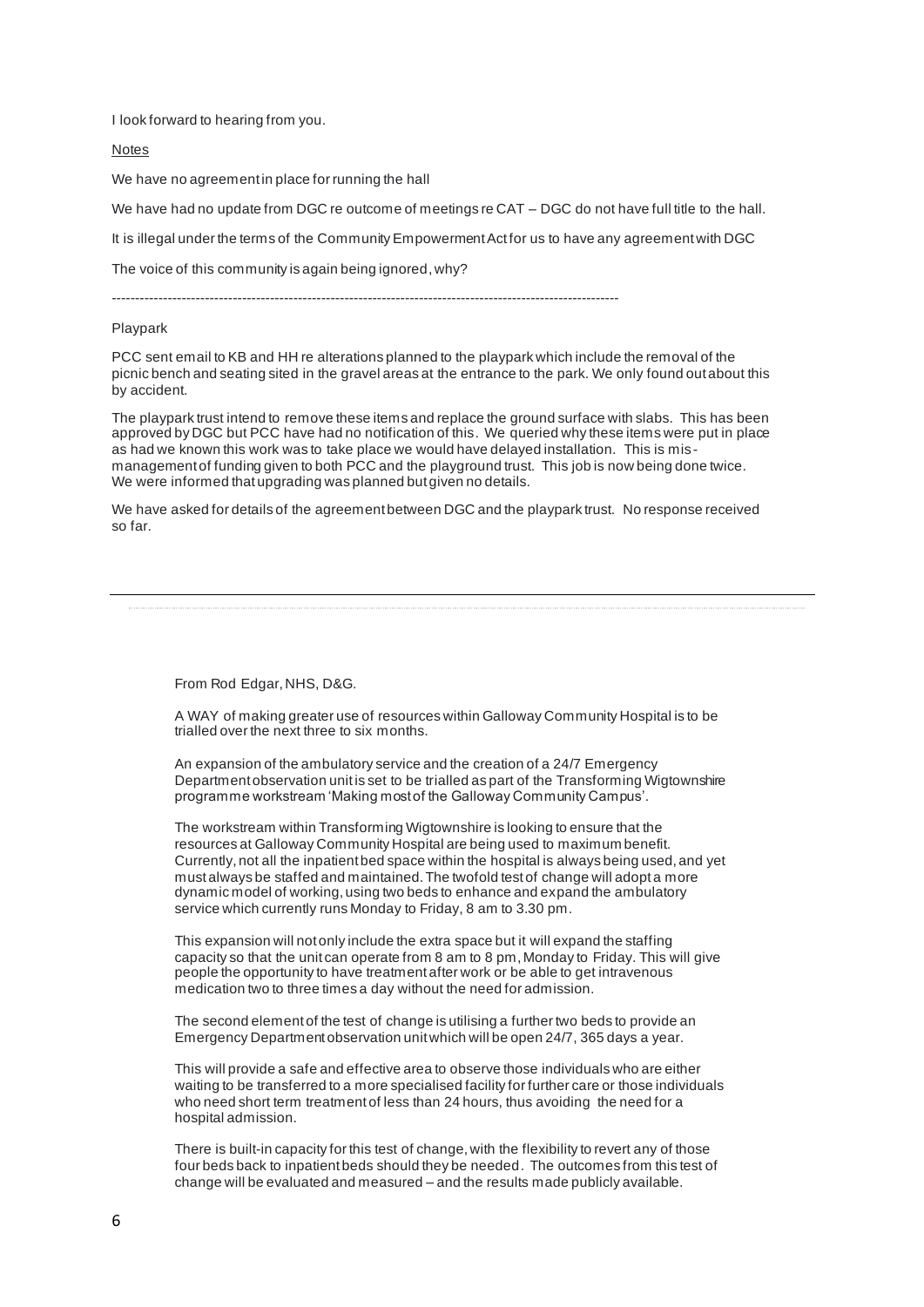#### **NOTE:**

Any enquiries should go to Dumfries and Galloway Health and Social Care Partnership Communication and Engagement Manager Rod Edgar, by calling 01387 241061 (internal ext 33061) or emailin[g rod.edgar@nhs.net](mailto:rod.edgar@nhs.net)

-------------------------------------------------------------------------------

**McCoy, Shona <Shona.McCoy@dumgal.gov.uk>** Mon, Oct 7, 12:54 PM

#### OFFICIAL-SENSITIVE

We are contacting you to advise you that the Council adopted their second Local Development Plan (LDP2) on **3 October 2019.**

The adopted Plan can be viewed at:

- Council libraries;
- Council planning offices (Kirkbank House, English Street Dumfries and Ashwood House, Sun Street, Stranraer); and
- online a[t www.dumgal.gov.uk/LDP2](http://www.dumgal.gov.uk/LDP2)

Shona McCoy - Team Leader, Local Development Plan Development Planning Economy and Development Kirkbank House, Dumfries, DG1 2HS --------------------------------------------------------------------------------------------------

From Emma Harper's Office MSP

I am letting you know that the above EU Citizen Event that Emma was planning on holding jointly with Citizens Advice this coming Friday (08/11/2019) is now rescheduled due to Parliamentary Purdah Rules which come into force after the dissolution of the UK Parliament on Wednesday of this week.

The rescheduled date is 10 January 2020 at 5pm in Ernespie House Hotel, Castle Douglas.

John Ross and Linda McKie are involved in this. Email from Ingrid Gemmell

Good afternoon,

I have been asked to pass on the above letter from the Transforming Wigtownshire Leadership Team. The Transforming Wigtownshire Leadership Team would like to re-visit Wigtownshire Community Councils to provide an update on the work of the Transforming Wigtownshire Programme (TWP) and discuss continuing to work together to achieve the aims of the programme.

If you would be willing to host the team at a future Community Council meeting can you let me know and provide some dates when you have availability on your agenda?

----------------------------------------------------------------------------------------------------------

Ingrid